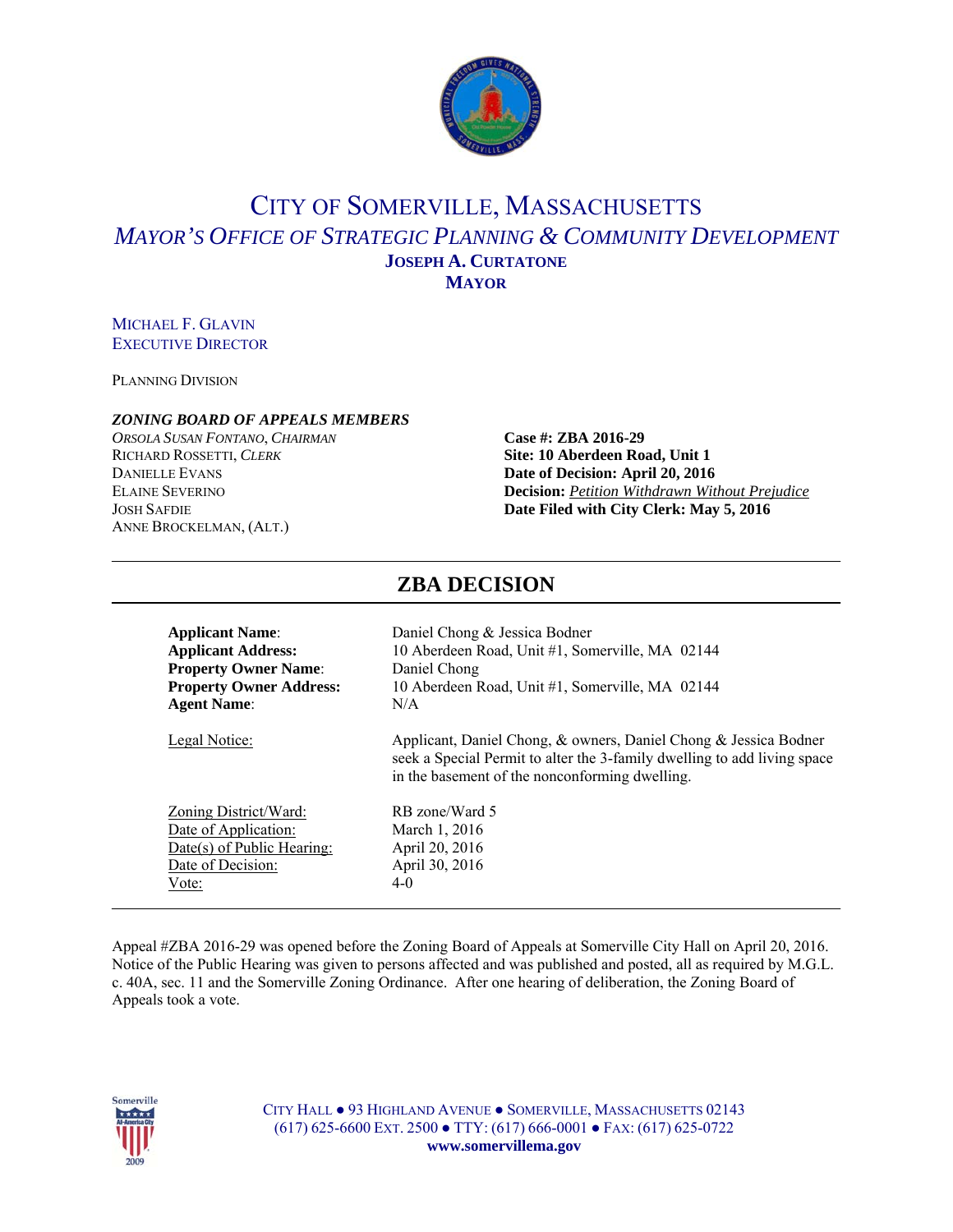### **DECISION:**

Present and sitting were Members Orsola Susan Fontano, Richard Rossetti, Danielle Evans and Elaine Severino with Josh Safdie and Anne Brockelman absent. Upon making the above findings, Richard Rossetti made a motion to approve the request to Withdraw the Special Permit without Prejudice. Elaine Severino seconded the motion. Wherefore the Zoning Board of Appeals voted **4-0** to **APPROVE** the request.